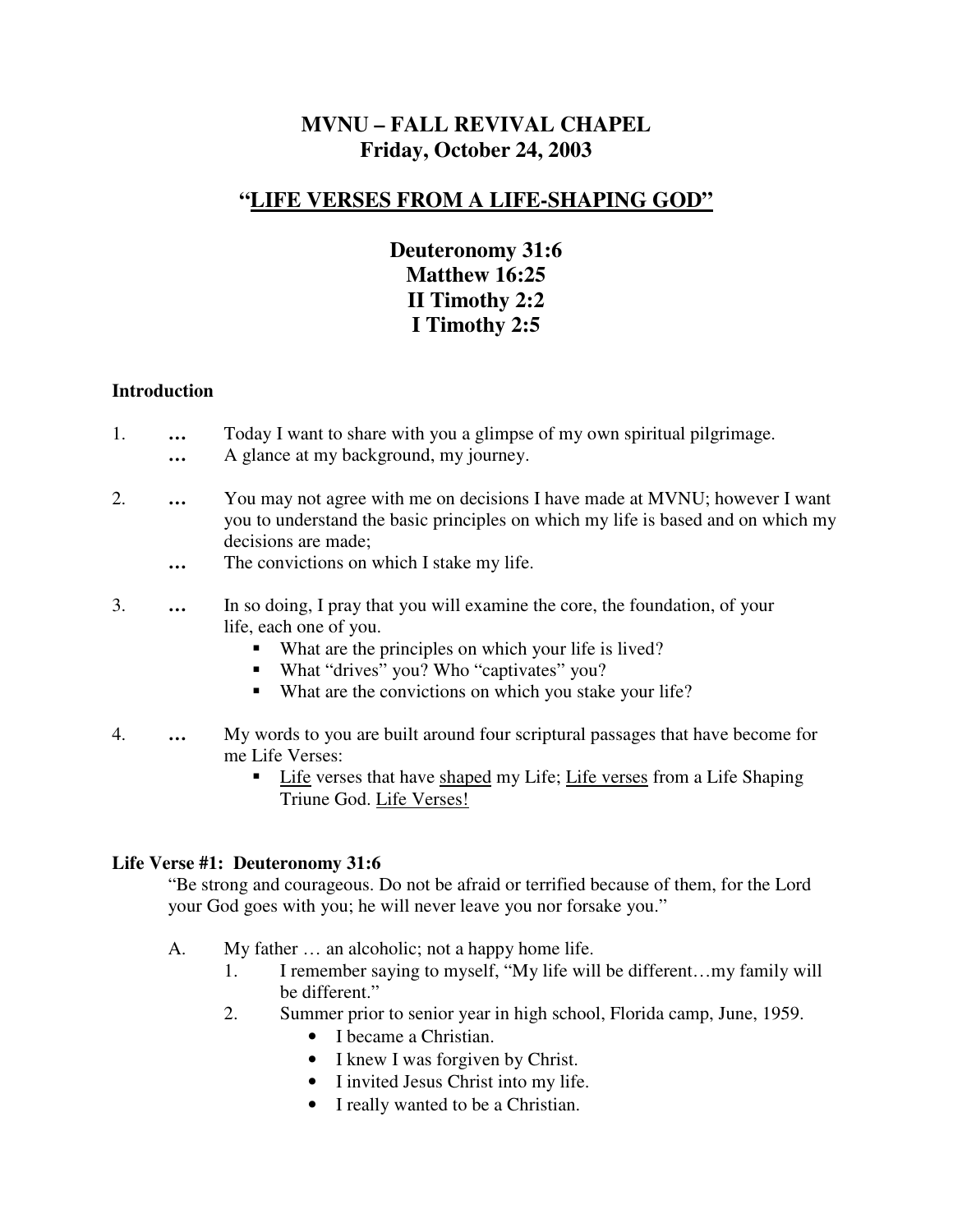- 3. In my senior year I had a life threatening disease: Leukemia.
	- A friend called me one night when I was in the hospital, "I wanted to call you before you died."
	- My local church congregation in Hialeah, Florida prayed for me; I believe God healed me…for a purpose.
- 4. I wanted to go to a Nazarene College.
	- Not outstanding high school grades.
	- I worked, often times until midnight, during high school.
	- TNC had mercy on me! and, as a school,
	- "believed in possibility of LATE BLOOMER!"
	- I was accepted as a student!
- B. In August, 1960 bus load of students from Miami, Ft Lauderdale area we traveled to Nashville – TNC.
	- First semester traumatic:
		- o I worked across town: often past midnight.
		- o skipped classes weary.
		- o mid-term grades not good.
	- One night: I slipped out of my dorm room (shared with two other guys).
		- o opened Bible -- Deuteronomy 31:6.
			- Then and now  $\rightarrow$  profound impact on me.
				- Be strong and courageous
				- Do not be afraid of them! (Then: enemies of the Israelites, Now: (for me) people, problems, circumstances, potential, possibilities,)
				- For the Lord thy God...
				- He will not fail you or forsake you.
- C. We sing the praise chorus often in chapel, Shout to the Lord!
	- Refrain: "Nothing compares to the promise I have in you . . .
	- o One of God's Promises! "Never to leave us nor forsake us! Deut 31:6!

### **Life Verse #2: Matthew 16:25**

"For whoever wants to save his life will lose it; but whoever loses his life for me will find it."

- A. My second year of college life was better.
	- Grades improved.
	- I dated <u>Anne!</u> (my future wife!)
- B. School Revival Service January 1962.
	- I remember the speaker. I remember the singer (still my good friend).
	- God, by His grace, spoke profoundly to me in the service.
		- o I remember going to my room after the service.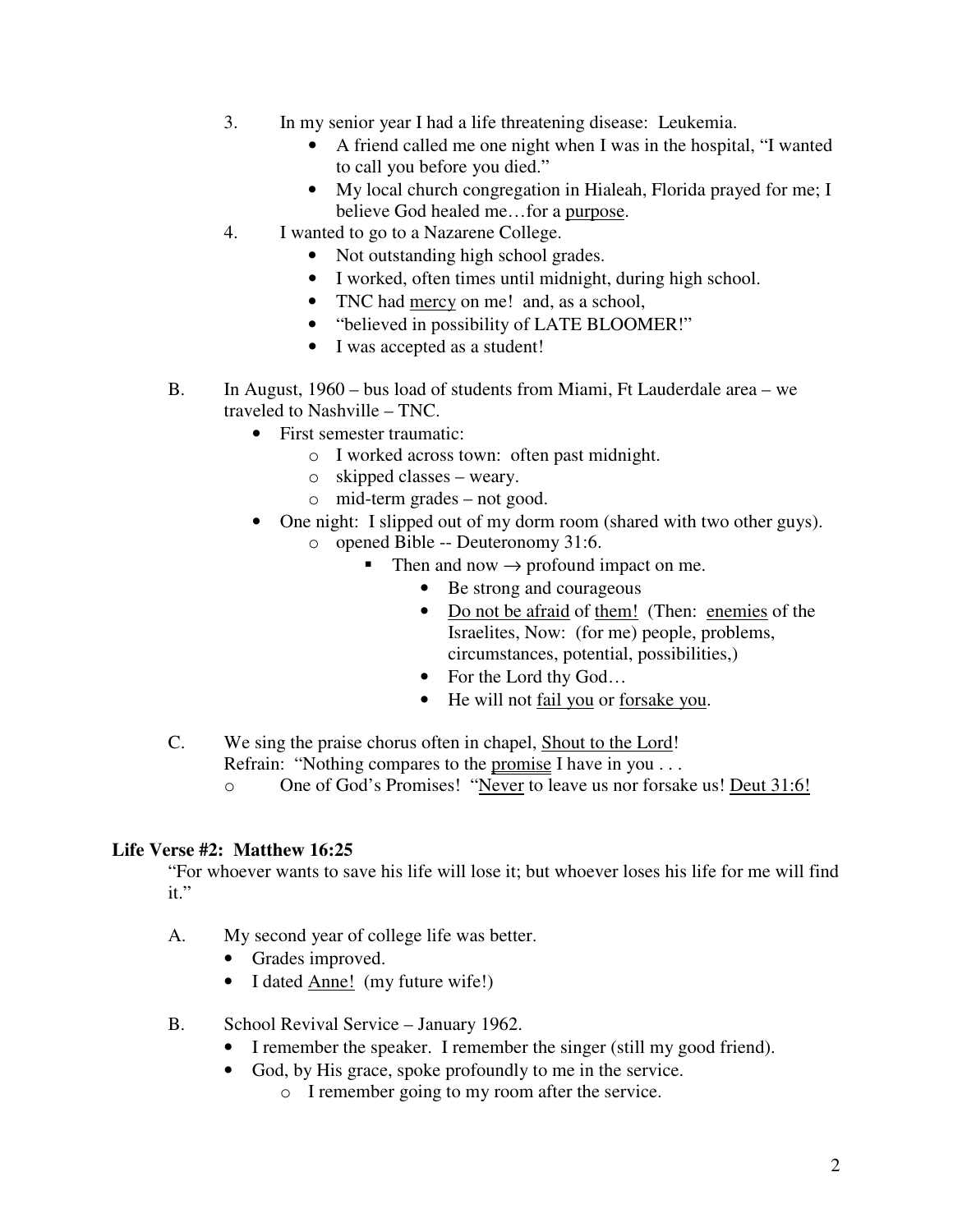- o I made a little altar (or place of prayer) out of a box.
- o I prayed, and really believed that I was sanctified through and through as I Thessalonians. 5:25 describes.
- o I prayed to God, "If I am going to be a Christian, I want to be the best Christian I can be.
	- I don't want to play games with you.
	- I don't want to go halfway. Here's my life!
	- It was a profound spiritual encounter from the grace giving God.
- C. I called my mother and told her of my spiritual encounter.
	- A passage of scripture I read that night has become another Live Verse for me: Matthews 16:25.
		- o "Whoever wants to save his life will lose it; but whoever loses his life for me will find it."
	- To this day, I continue to explore the depths of this profound, transformative passage.
	- This passage guided me through key decisions of my life over the years.
	- We "lose our life for Christ and His gospel" and we find incredible meaning and purpose in our lives, and direction for our lives!

#### **Life Verse #3: II Timothy 2:2**

"And the things you have heard me say in the presence of many witnesses entrust to reliable men who will be qualified to teach others."

- A. Anne and I were married following our sophomore year (41 years now of a wonderful Christian marriage)!
	- My grades were strong enough for me to enter graduate school in 1964 following graduation from TNC. I worked in a local church, and graduated in 1967 with an MA degree.
	- In 1967, I moved to Kansas City.
		- o Pursued another graduate program.
		- o Editor in Department of Church Schools.
		- o Graduated in 1970 from Nazarene Theological Seminary.
	- In 1970 I was accepted into another graduate program at Princeton Theological Seminary.
	- In 1971 I began my pastoral ministry and continued my doctoral studies.
	- During this time I was heavily involved in local church and district youth programs.
- B. Near the completion of my doctoral program, I was pastoring a local church in Pennsylvania when I received three offers to leave the pastorate.
	- This decision-making time brought me to the closest point of depression I think I have ever experienced.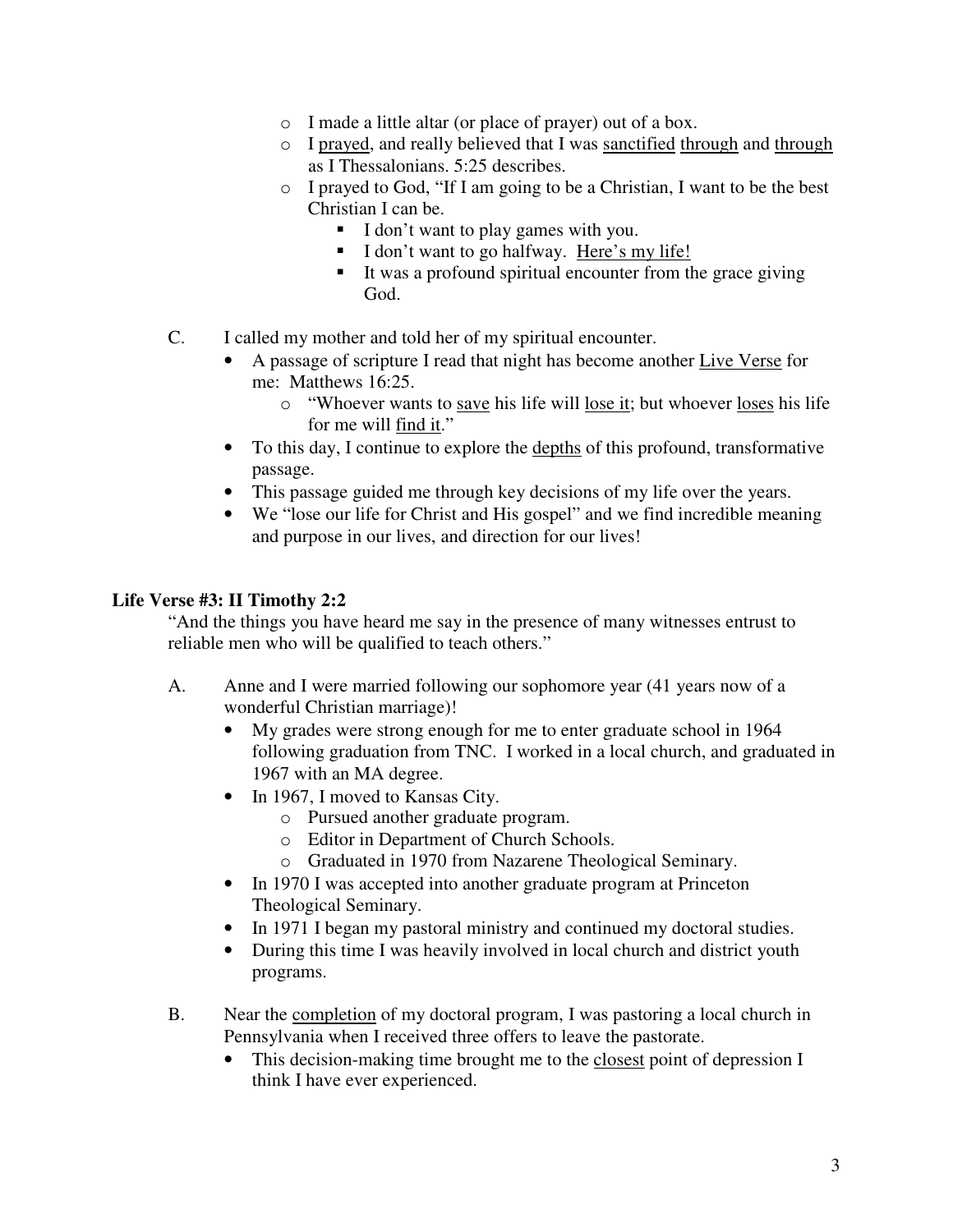- I wanted God's will, but could not discern it. Looking back I was seeking God's will and not focusing upon God Himself.
	- o I declined the three invitations, and remained in my pastoral assignment.
- C. In the months that followed, II Timothy 2:2 became, for me, another life verse.
	- Fairbanks translation:
		- o "What you have learned about me, pass on to reliable persons, in such a way that they, in turn, will be prepared to pass these truths and way of life to other people."
	- In about six months, in the fall of 1977, I received a follow-up call from the president of European Nazarene Bible College on the Swiss/German border in Europe.
		- o Earlier, I had declined an invitation to join their faculty and serve as academic dean.
		- o This time was different.
- D. With II Timothy 2:5 "embedded" in my thinking, I began to see, that with God's enabling grace, I could "pour" myself into students from various countries and cultures in Europe. They could return to their home countries following graduation from ENBC and be a far more effective pastor/teacher/evangelist among his or her people than a missionary could ever imagine.
	- With a deep assurance that this was God's word and will for my life, and with the challenge of II Timothy 2:5 "driving" me, Anne, Stephen and I moved to ENBC and became Nazarene missionaries in higher education.
	- And what a blessing! (Ask Dr. Steve McCormick and Dr. Jeanne Serrao, who have served on the faculty at ENBC during the 1980's, also Joy Leverett, Alan Schrock, Phil Pietre, the Donoho's and others who have worked at European Nazarene College over the years).
	- Just recently I was with national and district leaders in Europe including former students of mine. I was "proud" of them!
		- o In September, attending the ICOSAC meeting was Rev. Wilfred Ache, another former student: now strong pastor in Schaffhausen, Switzerland.
- E. In fact, this passage was "prodding" me as I reflected, in 1989, on the invitation of the MVNU Board of Trustees to become the fifth president of this institution.
	- Can I lead MVNU in such a way that the way I live and lead not only reflect the faith I embrace, but model a lifestyle, so others will be impacted by this way of life and leading, and "model" it before others?
	- This passage was behind a decision to travel this month to India and Bangladesh. I taught six sessions on "Christian Leadership" to 375 pastors/leaders in India and repeated the session with 175 pastors/leaders in Bangladesh.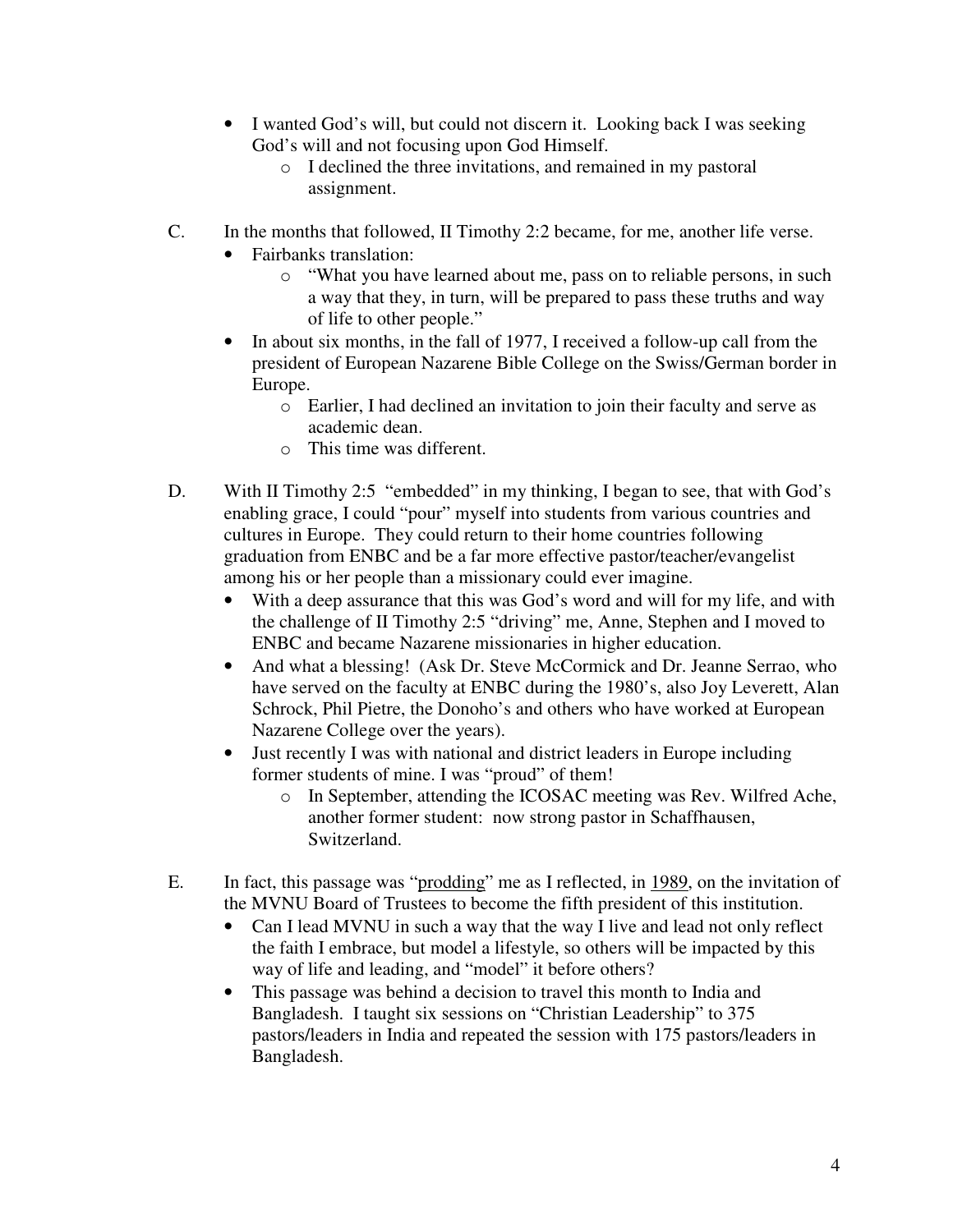### **Life Verse #4: I Timothy 2:5**

"For there is one God and one mediator between God and men, the man Christ Jesus."

- A. This passage became life changing for me in 1987.
	- I accepted the call to become the first full-time president of the Asia Pacific Nazarene Theological Seminary in the Spring of 1984.
		- o APNTS—the first graduate school of the Church of the Nazarene at the time, outside the USA.
		- o APNTS located in Manila, The Philippines designed as a graduate theological school serving graduates of 11 Nazarene undergraduate theological institutions in the Asia-Pacific Region.
- B. In June 1987, Anne, Stephen and I spent a few days vacationing in Bangkok, Thailand.
	- Our nights were spent at the Alliance Church Guest House.
	- Our days were filled in visiting theological institutions and Buddhist temples.
	- Never had we visited a country so predominantly Buddhist in orientation.
	- Buddhist temples in Bangkok are as common as Christian churches in many North American countries.
		- o I returned to APNTS with a burning question within me: "Do I really believe that there is only one God and one mediator between God and man, the person Jesus Christ?"
- C. Several weeks later, I was in Yogyakarta, Indonesia, to speak at the Commencement exercises of the Indonesian Nazarene Bible College, and at the Indonesian pastors and wives retreat following the commencement service. Very early in the morning on my first day in Indonesia, I heard the eerie sounds coming from the Muslim Mosques. Rather abruptly, I was reminded of the fact that approximately 85 % of the 165 million people in Indonesia are Muslims. Evidence of this vivid truth was found throughout the country and at all levels of government.

Again, I returned to my office on the APNTS campus with the searching question pounding deep within me. Do I really believe that "there is only one God and one mediator between God and man – the person of Christ Jesus?"

D. In November of that year, I traveled to India as a member of the steering committee of the quadrennial Education Commission of the Church of the Nazarene to visit our educational institutions in the country.

Immediately, I was thrust into a culture where approximately 83 percent of the over 800 million Indians espouse the Hindu philosophy of life. I listened to the people and watched them in the exercise of their religious faith.

Again, I returned to campus shaken by the experiences in India. On my knees, I asked myself the question for the third time. Do I really believe (not just with my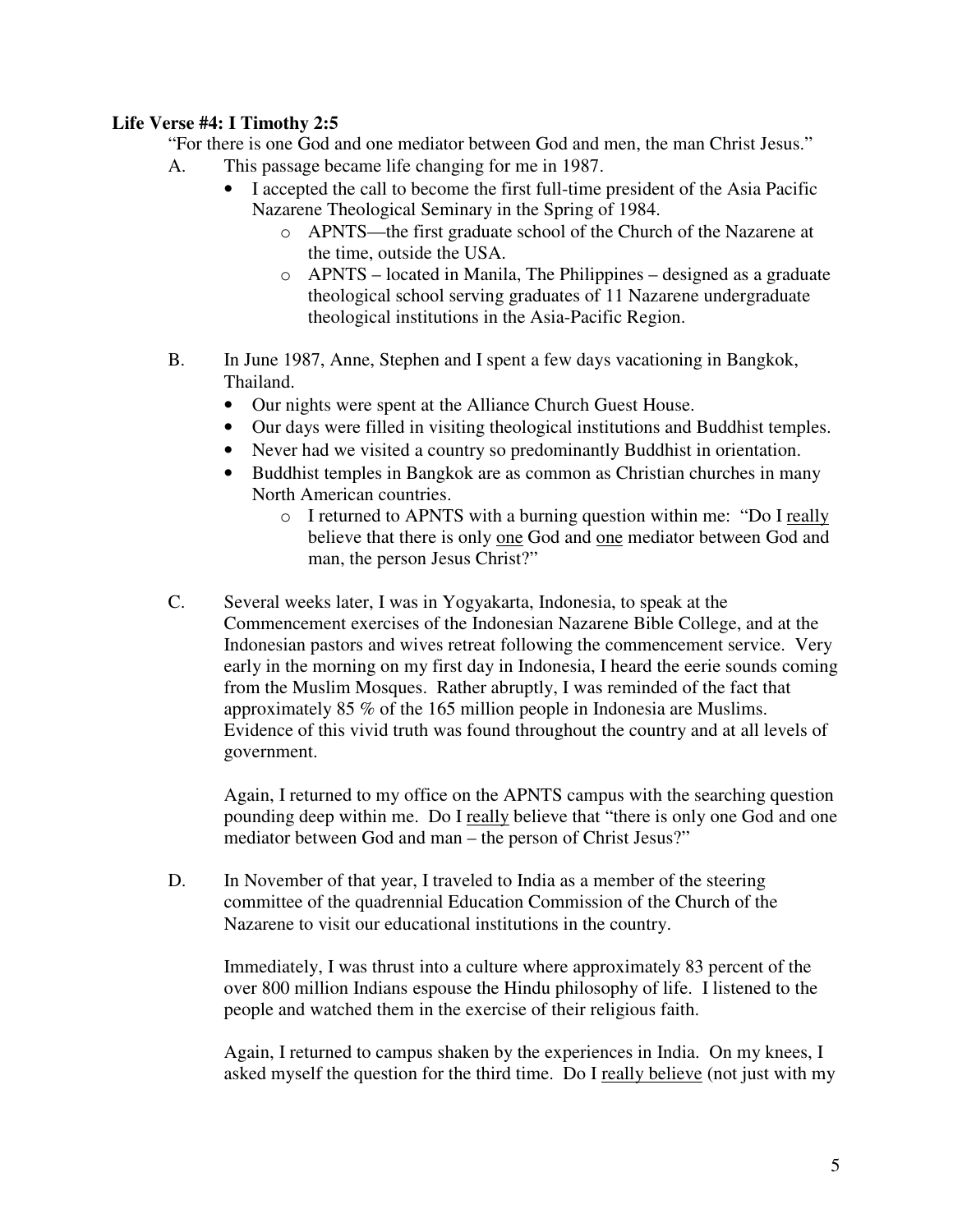head, but with my heart) that "there is only one God and one mediator between God and man – the person of Christ Jesus?"

Is Christianity a "cultural" religious system for westerners alongside several world religions, all of which lead to a god, or is Christianity and its message the only means by which sinful people can be reconciled to a holy God? Is Jesus one of many prophets, or is he the only way, truth, and life? Is Jesus the Lord of all, or one among many?

If my answer was no, then

- 1. The life of holiness was unnecessary, and
- 2. The entire rationale and motivation for our evangelism mandate and for the world mission enterprise collapses.

If my answer was yes, I must come to grips with the call to Christian holiness in my life. On my knees, I reaffirmed my convictional belief that "Jesus is Lord."

To respond positively to this question meant that all of my thoughts, behavior, words and actions must be judged by the conviction that "there is only one God, and one mediator between God and man, the person Christ Jesus." The call to holiness is embedded in this conviction. My life must be "wholly" consumed with a passion to communicate convictionally this truth.

And then I begin to see the relationship of I Timothy 2:5 to Deuteronomy. 31:6!

### **Conclusion**

- 1. Life Verses from a life-shaping triune God!
	- These life verses have shaped me in my spiritual journey.
		- They have shaped me in my deepening understanding of and love for God the Father, Son and Holy Spirit.
		- They have shaped me as I relate to others in the family, or the job at MVNU, and with the community; and they have shaped me in the cultivation of personal values.
- 2. These Life Verses characterize me at my best, and convict me at my worst.
- 3. If God can take a son of an alcoholic father, and shape him over the years by His Spirit, He can do the same for you! Praise God!
	- Recently, Rick Raymond stated: "what gets your thoughts, will eventually get you."
	- What is driving you?
	- Who is shaping you?
	- About what or who are you preoccupied?
	- What are the principles on which your life is lived?
	- What are the convictions on which you will stake your life?